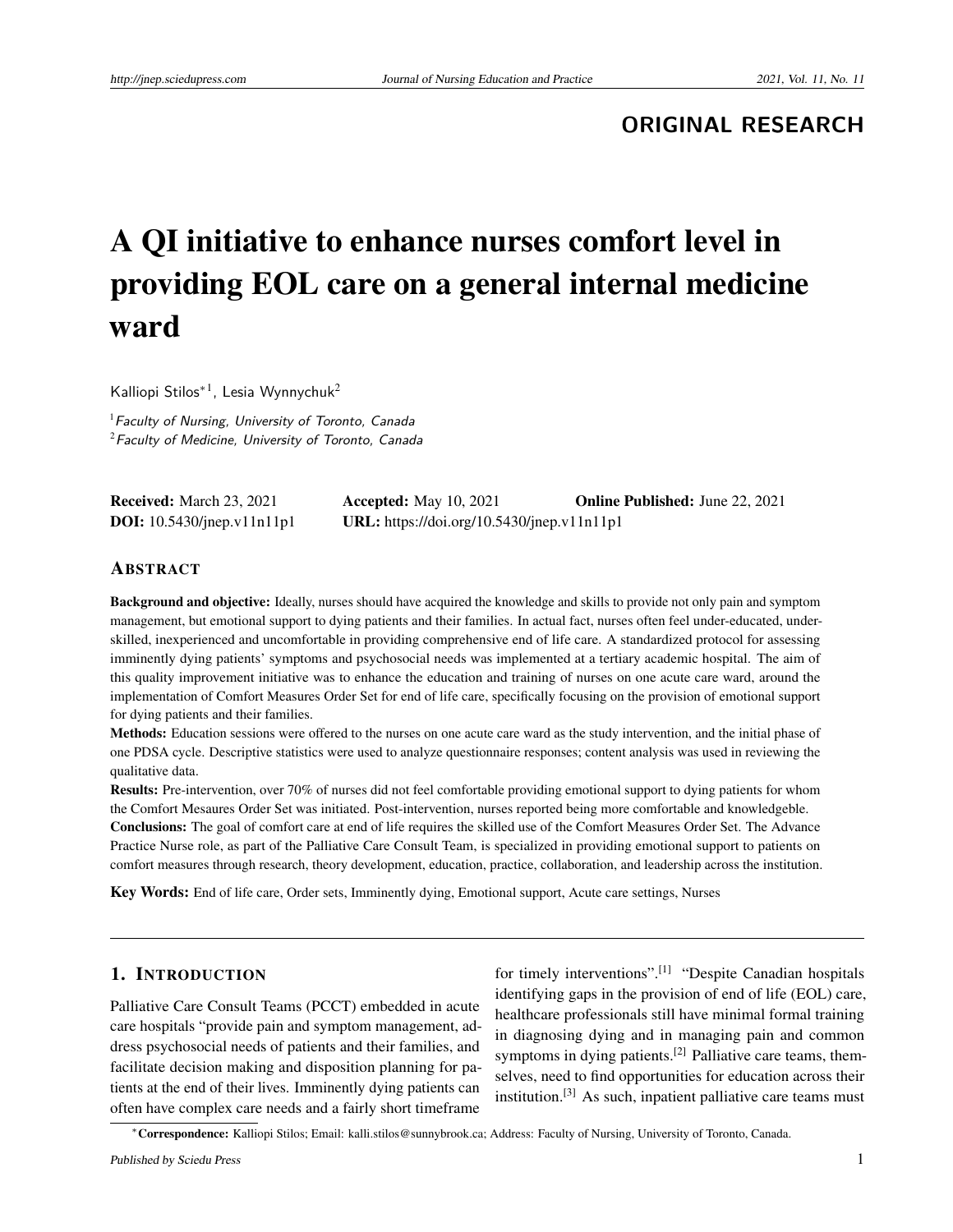commit to taking on leadership roles in educating learners and colleagues in EOL care and contributing to initiatives that promote best practices around quality dying across the organization.[\[4\]](#page-4-3)

A lack of community resources for chronic disease management and palliative care resources means that more people with chronic terminal illnesses will be admitted to acute care settings, will likely receive life prolonging treatment(s), and will eventually die in acute care settings.<sup>[\[5\]](#page-4-4)</sup> Nevertheless, 50% of Canadians would prefer a less aggressive treatment plan, focusing on palliative care and comfort measures rather than technologically supported death. $[6, 7]$  $[6, 7]$  $[6, 7]$ 

Sunnybrook Health Science Centre (SHSC) a tertiary care academic teaching hospital introduced a standardized protocol for the delivery of care at EOL, called the Comfort Measures Order set (CMOS), for patients expected to die within 72 hours. This order set was developed as a comprehensive framework for physicians and nurses outlining a standard approach to EOL care.[\[4\]](#page-4-3) The CMOS comprises evidence-based management of common symptoms at EOL, regular nursing comfort assessments of the dying patient, and patient and family education around the dying process. The CMOS provides a framework for health care providers to enhance their knowledge around the various aspects of care of imminently dying patients. Specifically, the CMOS outlines evidence base practices for: 1) pharmacological management of common symptoms at EOL, 2) elements of the nurses' comfort assessment, 3) patient and family education, and 4) other disciplines (such as social work and spiritual care) providing psychological, emotional, and spirituals needs. Implementation of the CMOS is reinforced through consistent mentorship and follow-up by the PCCT, who often provide guidance in the initiation of the CMOS to the admitting service, or activate the order set themselves.<sup>[\[8\]](#page-4-7)</sup>

While nurses strive to provide good palliative care, the acute care ward in often busy, challenging nurses to provide the needed time and attention to dying patients and their families.[\[9\]](#page-4-8) Acute care nurses are the crux in providing end of life care; yet, Steinhauser<sup>[\[10\]](#page-4-9)</sup> found most health care providers receive EOL education informally. While nurses are expected to have the knowledge and skills to provide comfort measures to dying patients,[\[11\]](#page-4-10) nurses feel under-skilled and uncomfortable in providing comprehensive care to patients and their families on comfort measures, particularly failing to effectively address the emotional components.<sup>[\[12,](#page-4-11) [13\]](#page-4-12)</sup> Concurrently, patients and families confronting death and dying view psychosocial and spiritual issues as important as physiologic concerns and want relationships with their health care providers that affirm a more encompassing view of EOL.<sup>[\[10\]](#page-4-9)</sup>

In addition, these findings further echoed in the works of Miyashita et al.<sup>[\[14\]](#page-4-13)</sup> and White et al.<sup>[\[15\]](#page-4-14)</sup> Studies show that nurses in acute care settings need more knowledge and skills in order to provide EOL care.<sup>[\[16–](#page-4-15)[18\]](#page-4-16)</sup> Moreover, the Canadian Hospice Palliative Care Association, [\[19\]](#page-4-17) endorses the need for nurses to have specialized knowledge and skills to attend EOL care. Lack of this specialized training has negative impact on the effectiveness of EOL care and may lead to patient discomfort.<sup>[\[20\]](#page-4-18)</sup> Of all the members of healthcare team, nurses spend the most time in direct patient care with dying patient and their families.[\[21\]](#page-4-19)

Emotional support and compassion are frequently cited as important aspects in the delivery of EOL care. While clinicians are educated and trained in approaching care around physical signs and symptoms, patients and their families view the end of life broadly, encompassing their unique psychosocial needs and cultural and spiritual rituals.[\[22\]](#page-4-20) The specialized knowledge and skills needed extends beyond the concrete tasks of the provision of information and communication; and, is known as "presence" or "effective use of self", and is considered a key clinical competency in caring for patients and families. The supportive presence of self has been identified as a routine part of one's professional role in EOL care<sup>[\[23\]](#page-5-0)</sup> and has also been described as an essential part of providing compassionate care.<sup>[\[24,](#page-5-1) [25\]](#page-5-2)</sup> A qualitative study described 'presence' as "providing one-on-one time that is devoted solely to a patient and their family that allowed for a sharing of thoughts and reflections. It implies a focus, a dedication, and an immersion in the moment".[\[25\]](#page-5-2) This has also been described "as a use of self and presence during interactions, being authentic and using smiles, eye contact, and touch; and listening".[\[24\]](#page-5-1)

"Components of emotional support are compassion, responsiveness to emotional needs, maintaining hope and a posi-tive attitude, and providing comfort through touch".<sup>[\[13\]](#page-4-12)</sup> In parallel, neglecting self-care while caring for others is not sustainable. In fact, self-compassion in health care professionals does not only benefit clinicians' well-being, but also enhances compassionate patient care.[\[26\]](#page-5-3)

In our own organization's internal staff survey, 98% of clinical staff agreed or strongly agreed with the statement: "I view the quality of the dying experience to be as important as the quality of any other care element provided in the hospital setting".<sup>[\[27\]](#page-5-4)</sup> In this survey, both nurses and physicians raised multiple challenges faced in the delivery of EOL care, and other studies identified similar challenges around uncertainty and communication with families.[\[28,](#page-5-5) [29\]](#page-5-6) Specifically, nurses in our organization "identified uncertainty around how to address family [questions about the dying process] like 'her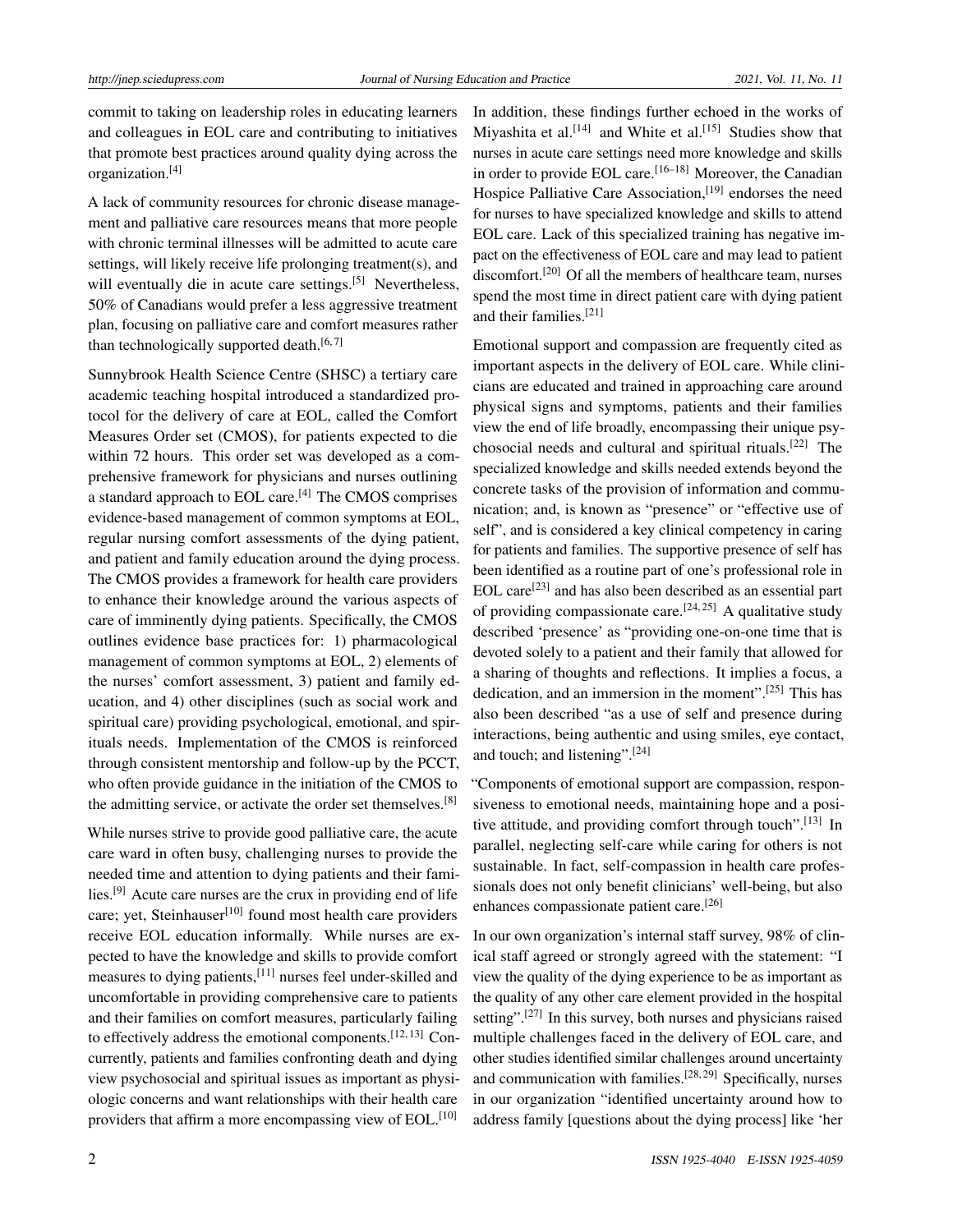breathing looks different today', and 'can you tell me when he will die?' $[4]$ 

This study revealed the greatest challenge in the acute care ward was lack of nursing knowledge related to the provision of emotional support for patients on CMOS. The purpose of this project was to enhance the knowledge and to deliver training to nurses, focusing on effective provision of emotional support for patients and their families.

This paper will describe the initial phase of one Plan-Do-Study-Act (PDSA) cycle. This conceptual framework is used as a problem-solving model in the context of quality improve-ment.<sup>[\[30,](#page-5-7) [31\]](#page-5-8)</sup> The nurses in this study were familiar with the PDSA cycle, which significantly enhanced their engagement, participation and feedback. Furthermore, this framework was appropriate for this project, because of its simply-structured approach, which allowed systematic and rapid tracking of change.[\[32\]](#page-5-9)

#### 2. METHOD

This project took place at SHSC on one acute medical unit between October 2016 to March 2017. Nursing engagement was achieved via e-mail invitation. The project working group, included the Advance Practice Nurse (APN) on one acute care ward, the PCCT APN, a PCCT Physician, a member of the SHSC Quality Dying & Living Committee and the spiritual care provider on the acute care ward.

Institutional ethics review was not required for this project as determined by the SHSC Ethics Review Self-Assessment Tool (ER-SAT). Nurses were informed that their participation was voluntary and all questionnaires were collected anonymously.[\[33\]](#page-5-10)

As per the ward APN, the majority of the nurses on this unit had less than five years nursing experience, qualifying this cohort as 40% novice. The literature suggests that novice nurses are often not adequately prepared, either educationally and/or emotionally to provide comfort measures to patients and families.[\[16,](#page-4-15) [34,](#page-5-11) [35\]](#page-5-12) Literature and anecdotal evidence from key stakeholders supported the development of an educational session for these nurses.

Initially a needs assessment was conducted. A five point Likert scale questionnaire was used to encourage participa-tion<sup>[\[36\]](#page-5-13)</sup> and to observe the responses after the intervention.<sup>[\[37\]](#page-5-14)</sup> Open-ended questions were used to encourage additional comments.[\[38\]](#page-5-15) Descriptive statistics were used to analyze questionnaire responses and content analysis was used in reviewing the qualitative data.<sup>[\[39\]](#page-5-16)</sup>

In February 2017, four 45-minute educational sessions were provided by the APN of the PCCT, the PCCT physician and the spiritual care provider. Every Monday, for four consecutive weeks, the in-service was held during the nurses' morning break to minimize the potential intrusion on patient care. A hot beverage and snack were supplied in order to entice staff and provide them with a needed morning break.<sup>[\[40\]](#page-5-17)</sup> The in-service began with a 35 minute didactic component highlighting the results of the needs assessment, which informed the development of the educational content to address: a) raising nurses' awareness to the importance of providing emotional support to patients on CMOS; b) teaching nurses techniques of emotional support; c) improving nurses' understanding of existing hospital resources and the roles of interdisciplinary teams, that can help provide emotional support to patients on CMOS. The session was followed by a 10-minute question and answer period and verbal feedback.

#### 3. RESULTS

Twenty-six (93%) of the nurses on the ward responded, and voluntarily filled out the questionnaires. The demographic characteristics of participants included 24 females and two males, with 10 participants within the age group 20-25, 11 participants within the age group 26-35, and five participants over the age of 36. Of the 26 participants, 16 (61%) had worked as a Registered Nurse for five years or less (see Table 1).

|  | <b>Table 1.</b> The number of years working as an RN |  |  |  |
|--|------------------------------------------------------|--|--|--|
|--|------------------------------------------------------|--|--|--|

|                  | n  | $\%$ (n = 26) |
|------------------|----|---------------|
| Less than a year | 10 | 39%           |
| 1-2 years        | 3  | 11%           |
| 3-5 years        | 3  | 11%           |
| $>$ 5 years      | 10 | 39%           |

Only, two (8%) participants completed an existing eLearning module developed by our institution, entitled: "Quality Dying Initiative at Sunnybrook: Care of the Imminently Dying Patients and their Families". Twenty (77%) indicated they had participated in Sunnybrook's in-service "Care of the Imminently Dying Patients and Their Families". Twenty-two (85%) respondents stated that they were able to identify a dying patient.

During the in-service, nurses were asked to identify words they associated with EOL. The most common words were: "comfort", "no pain", and "no suffering". Overwhelmingly, all participants were able to identify elements associated with the CMOS. When asked "what areas of comfort measures are you most comfortable with?" they responded: identifying the physical changes, monitoring and administration of medications for comfort, and addressing the environmental needs of the patient (such as transitioning a patient to a private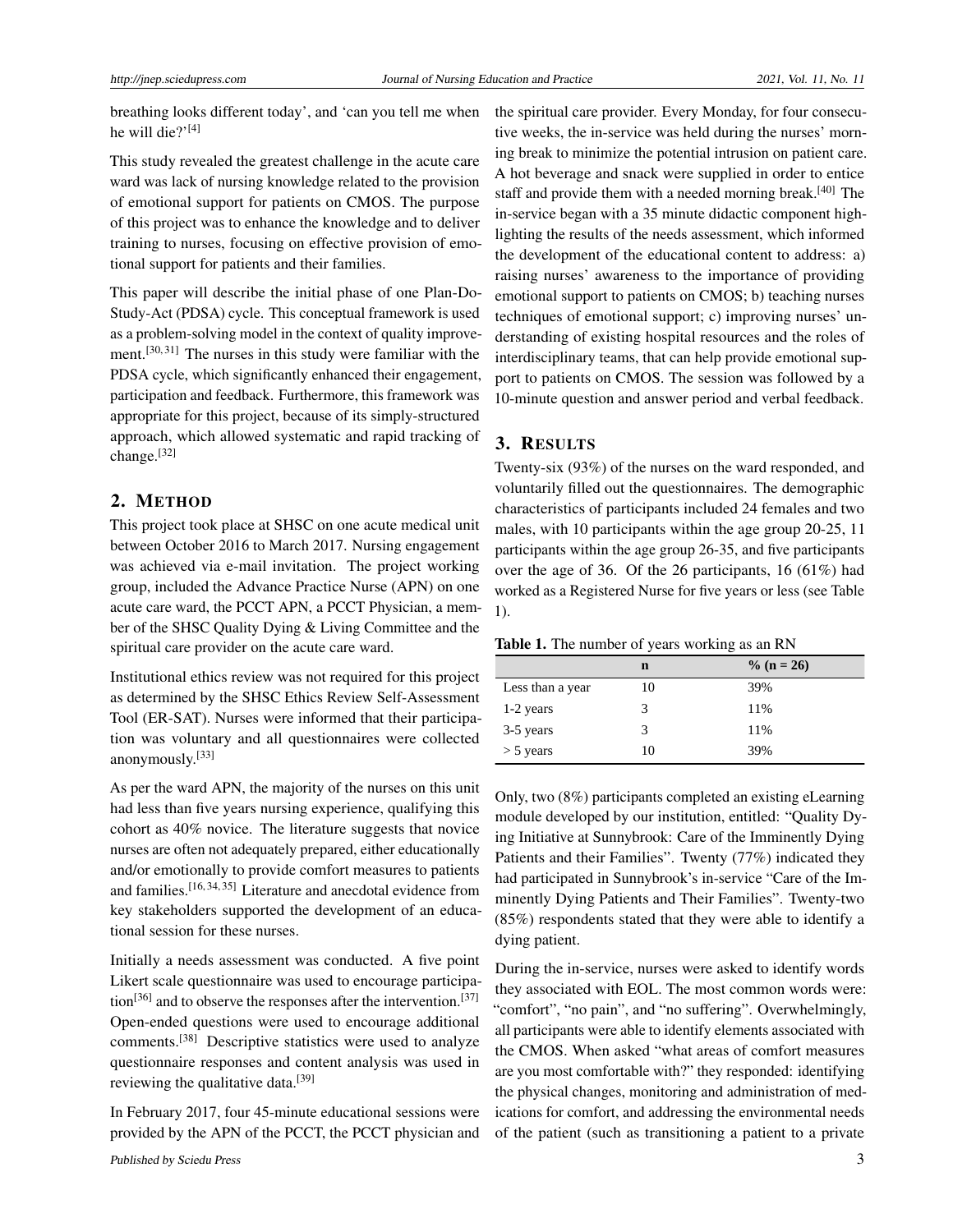room). Furthermore, when asked "what areas of comfort measures are you less comfortable with?" two main themes emerged: dying patients' and families' spiritual and emotional needs, and the nurses' own emotional needs in caring for dying patients. They expressed discomfort listening to families and answering any questions that were ambiguous and not related to physical symptoms. The majority of nurses (57%) did not feel comfortable providing emotional support to dying patients and their families. Twenty nurses (77%) confirmed they were not familiar with any organizational resources to support families when they could not. Six nurses (23%) added that, at times, they avoided entering the dying patient's room, because they felt under skilled and not adequately prepared to provide the emotional care necessary.

In-total, 20 nurses participated in the educational sessions. After the completion of each educational session, participating nurses anecdotally reported that they felt more prepared educationally and emotionally to provide emotional support to patients on comfort measures and their families. Additionally, they commented on how they were surprised by the number of resources Sunnybrook offered to help them to deliver emotional support and partake in self-care strategies; particularly in the availability of the spiritual care team's role.

## 4. DISCUSSION

The goal of this project was to deliver educational training to nurses around three domains: a) raising nurses' awareness to the importance of providing emotional support to patients on comfort measures and their families; b) teaching nurses techniques of emotional support; and, c) improving nurses' understanding of existing hospital resources and the roles of interdisciplinary teams, to help provide emotional support to patients on CMOS. In order to increase the satisfaction of care at EOL, adequate emotional support is one of the key issues identified by patients and their families as requiring improvement across Canada's health care system.[\[41\]](#page-5-18) The front line nurse's role is central in assessing and attending to the spiritual needs of dying patients and their families; however, nurses often feel insufficiently educated, trained and experienced in the assessment and delivery of spiritual care at EOL. In our study, nurses frequently felt uncomfortable discussing spirituality or religion with the patients they cared for.[\[42\]](#page-5-19) Ferrand[\[43\]](#page-5-20) offers various suggestions for improving end of life care, citing positive factors identified by nurses, including the presence of family and loved ones at the bedside, identification of a surrogate decision maker, and the availability of prior written directives.

Our data showed that most novice nurses, with less than five years of experience, felt that they were often inadequately prepared, educationally and emotionally, to provide emotional support at EOL. These findings are consistent with the literature.<sup>[\[35,](#page-5-12) [44,](#page-5-21) [45\]](#page-5-22)</sup> More specifically, these shortfalls lead nurses to feel overwhelmed and frustrated, sentiments echoed by Bush and Shahwan-Akl,<sup>[\[16\]](#page-4-15)</sup> and White et al.<sup>[\[45\]](#page-5-22)</sup> Addressing these gaps effectively will enhance nurses' therapeutic relationship with their patients and their own efficacy in having difficult conversations with their families.<sup>[\[46\]](#page-5-23)</sup>

Anecdotal feedback collected after the in-services highlighted that the nurses welcomed the opportunity to share their thoughts and experiences. They also expressed that these sessions were a useful resource to them as they could have their concerns validated and explored. This was reassuring to observe as another study conducted within our organization demonstrated a statistically significant improvement in perceived self-efficacy in the delivery of EOL care following a PCCT-led educational intervention aimed at Medical Residents.[\[2\]](#page-4-1) Providing EOL education early in their training of all health care providers, including assessing, monitoring and other comprehensive aspects of EOL care can translate to the enhanced delivery of EOL care.<sup>[\[42\]](#page-5-19)</sup> Additional broader feedback raised the need for organizational commitment to support spiritual care needs, beyond the capacity of nurses alone.

Specific recommendations from this study were put forward from the working group to the manager on the acute medical ward. Firstly, it was recommended that "Comfort Measures" be offered as an annual one day workshop for all staff on the acute ward. Secondly, it was recommended that the existing eLearning module, entitled "Quality Dying Initiative at Sunnybrook: Care of the Imminently Dying Patient and their Family" be mandatory for all new nursing hires. Thirdly, it was recommended that death rounds be embedded in the regular ward rounds, whereby after the passing of a patient, nurses have the opportunity to process the loss and gain new insights into the death and dying experience.

#### Limitations

The nurses in attendance comprised those doing 12 hour shifts (day-evening) and excluded nurses that only worked the night shift. This was limited due to the fact that the APN of the PCCT, the PCCT physician and the spiritual care provider workhours were 9am-5pm. This study was also limited by its relatively small sample of nurses on one acute care ward at a single academic teaching hospital in an urban center. More reliable conclusions can be drawn by expanding the research with sufficient power through the inclusion of multiple acute care wards, multiple sessions covering all nursing shifts, and inclusion of broader spiritual care representation. Furthermore, expanding studies to include the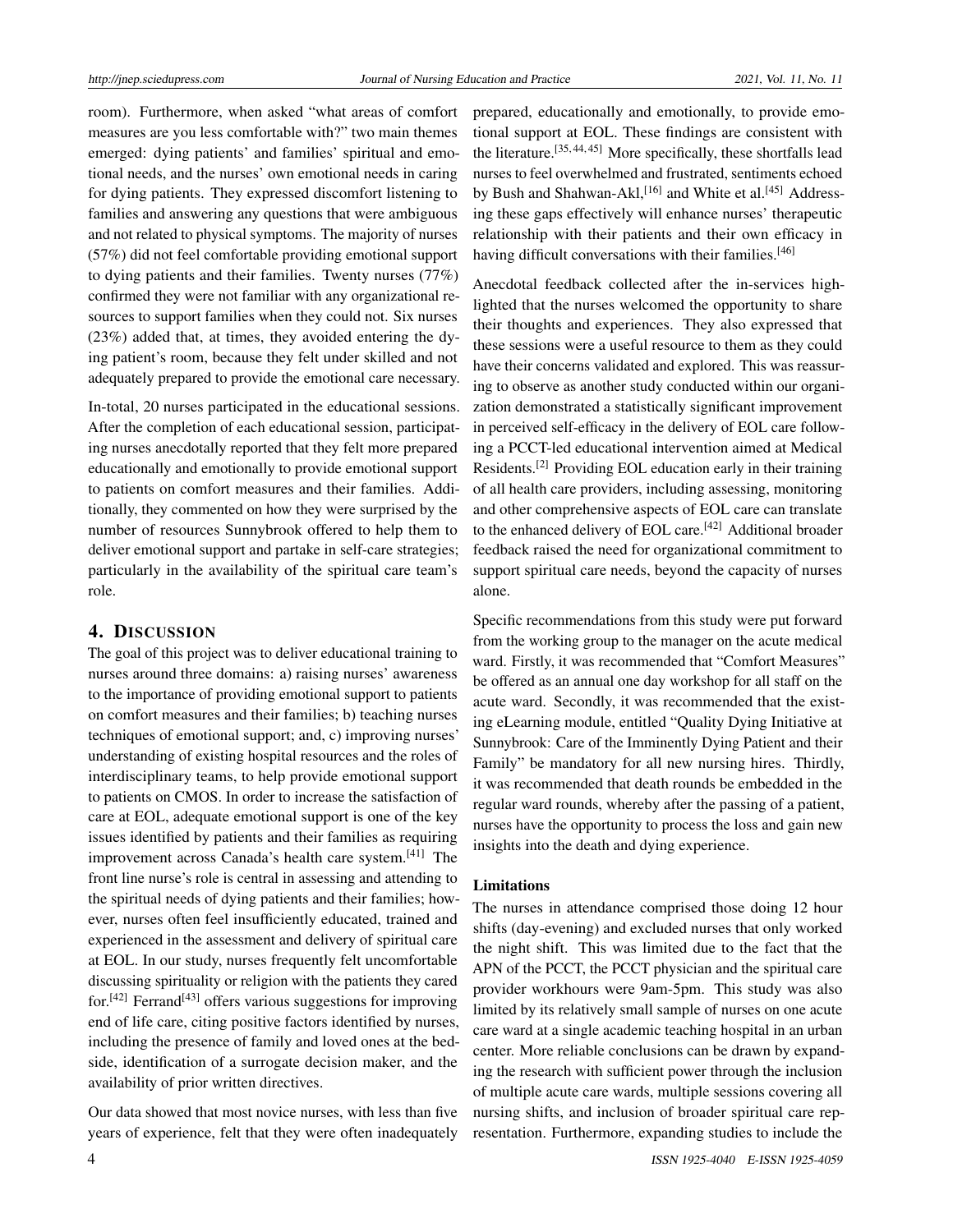impact of this intervention on family satisfaction at EOL, would provide a valuable perspective on care of the dying.

## 5. CONCLUSION

Based on this educational intervention, a gap in the delivery of EOL care was identified. Nurses caring for dying patients required additional education in addressing the emotional needs of dying patients; and, nurses required emotional

support for themselves. For Canadians, the goal of delivering holistic EOL care requires the skilled use of CMOS in conjunction with the provision of emotional support for the dying, along with access to emotional supports for those caring for the dying.

## CONFLICTS OF INTEREST DISCLOSURE

The authors declare that there is no conflict of interest.

#### **REFERENCES**

- <span id="page-4-0"></span>[1] Stilos K, Lilien T, Wynnychuk L, et al. Dying in hospital: Characteristics of end-of-life referrals to a Palliative Care Consult Team in an academic medical centre. Journal of Hospice & Palliative Nursing. 2016. [https://doi.org/10.1097/NJH.0000000000000230](https://doi.org/10.1097/NJH.0000000000000230 )
- <span id="page-4-1"></span>[2] Wynnychuk LA, Otal D, Davidson H, et al. Implementation of an education intervention pilot for residents on acute care general internal medicine wards around the 'comfort measures strategy' for end of life care. Progress in Palliative Care. 2020. [https:](https://doi.org/10.1080/09699260.2020.1841875) [//doi.org/10.1080/09699260.2020.1841875](https://doi.org/10.1080/09699260.2020.1841875)
- <span id="page-4-2"></span>[3] Weissman DE. Improving care during a time of crisis: The evolving role of specialty palliative care teams. Journal of Palliative Medicine. 2015; 18(3): 204-207. PMid:25658453 [https://doi.org/10.1](https://doi.org/10.1089/jpm.2015.1014) [089/jpm.2015.1014](https://doi.org/10.1089/jpm.2015.1014)
- <span id="page-4-3"></span>[4] Stilos K, Wynnychuk L, DasGupta T, et al. Improving end-of-life care through quality improvement. International Journal of Palliative Nursing. 2016. PMid:27666303 [https://doi.org/10.12968/i](https://doi.org/10.12968/ijpn.2016.22.9.430) [jpn.2016.22.9.430](https://doi.org/10.12968/ijpn.2016.22.9.430)
- <span id="page-4-4"></span>[5] Statistics Canada. Table 102-0509-Deaths in hospital and elsewhere, Canada, provinces and territories, annual, CANSIM (database). <http://cansim2.statcan.gc.ca/cgi-win/cnsmcgi.pgm>
- <span id="page-4-5"></span>[6] Canadian Hospice Palliative Care Association. It depends on where you die. Settings of care in Canada. 2012. [http://www.chpca.ne](http://www.chpca.net/news-and-events/news-item-15.aspx) [t/news-and-events/news-item-15.aspx](http://www.chpca.net/news-and-events/news-item-15.aspx)
- <span id="page-4-6"></span>[7] Fowler R, Hammer M. End-of-life care in Canada. Clinical and Investigative Medicine. Medecine Clinique Et Experimentale. 2013; 36(3): 127-132. PMid:23739666 [https://doi.org/10.25011/c](https://doi.org/10.25011/cim.v36i3.19723) [im.v36i3.19723](https://doi.org/10.25011/cim.v36i3.19723)
- <span id="page-4-7"></span>[8] Lau C, Stilos K, Nowell A, et al. The Comfort Measures Order Set at a tertiary care academic hospital : Is there a comparable difference in end-of-life care between patients dying in acute care when CMOS is utilized? American Journal of Hospice & Palliative Medicine. 2017. PMid:28982259 [https://doi.org/10.1177/10499091177342](https://doi.org/10.1177/1049909117734228) [28](https://doi.org/10.1177/1049909117734228)
- <span id="page-4-8"></span>[9] Sheward K, Clark J, Marshall B, et al. Staff perceptions of endof-life care in the acute care setting: A New Zealand perspective. Mary Ann Liebert, Inc., Publishers; 2011. PMid:21486146 <https://doi.org/10.1089/jpm.2010.0470>
- <span id="page-4-9"></span>[10] Steinhauser KE, Clipp EC, McNeilly M, et al. In search of a good death: Observations of patients, families, and providers. Annais of Internal Medicine. 2000. PMid:10819707 [https://doi.org/10.7](https://doi.org/10.7326/0003-4819-132-10-200005160-00011) [326/0003-4819-132-10-200005160-00011](https://doi.org/10.7326/0003-4819-132-10-200005160-00011)
- <span id="page-4-10"></span>[11] Bloomer M, Endacott R, O'Connor M, et al. The 'dis-ease' of dying: Challenges in nursing care of the dying in the acute hospital setting. A qualitative observational study. Palliative Medicine. 2013; 27(8): 757-764. PMid:23442881 [https://doi.org/10.1177/02](https://doi.org/10.1177/0269216313477176) [69216313477176](https://doi.org/10.1177/0269216313477176)
- <span id="page-4-11"></span>[12] Longo D, Blinderman C, Billings J. Comfort care for patients dying in the hospital. The New England Journal of Medicine. 2015; 373(26): 2549-2561. PMid:26699170 [https://doi.org/10.105](https://doi.org/10.1056/NEJMra1411746) [6/NEJMra1411746](https://doi.org/10.1056/NEJMra1411746)
- <span id="page-4-12"></span>[13] Wenrich MD, Curtis JR, Ambrozy DA, et al. Dying patients' need for emotional support and personalized care from physicians: Perspectives of patients with terminal illness, families, and health care providers. Journal of Pain and Symptom Management. 2003; 25(3): 236-246. [https://doi.org/10.1016/S0885-3924\(02](https://doi.org/10.1016/S0885-3924(02)00694-2) [\)00694-2](https://doi.org/10.1016/S0885-3924(02)00694-2)
- <span id="page-4-13"></span>[14] Miyashita M, Nakai Y, Sasahara T, et al. Nursing autonomy plays an important role in nurses' attitudes towards caring for dying patients. American Journal of Hospice and Palliative Medicine. 2007; 24(3): 202-210. PMid:17601844 [https://doi.org/10.1177/10](https://doi.org/10.1177/1049909106298396) [49909106298396](https://doi.org/10.1177/1049909106298396)
- <span id="page-4-14"></span>[15] White K, Roczen M, Coyne P, et al. Acute and critical care nurses' perceptions of palliative care competencies: A pilot study. The Journal of Continuing Education in Nursing. 2014; 45(6): 265-277. PMid:24877548 [https://doi.org/10.3928/00220124-20140](https://doi.org/10.3928/00220124-20140528-01) [528-01](https://doi.org/10.3928/00220124-20140528-01)
- <span id="page-4-15"></span>[16] Bush T, Shahwan-Akl L. Palliative care education – does it influence future practice? Contemporary Nurse. 2013; 43(2): 172-177. PMid:23485219 [https://doi.org/10.5172/conu.2013.43.2](https://doi.org/10.5172/conu.2013.43.2.172) [.172](https://doi.org/10.5172/conu.2013.43.2.172)
- [17] Collins ES, Witt J, Bausewein C, et al. A systematic review of the use of the palliative care outcome scale and the support team assessment schedule in palliative care. Journal of Pain and Symptom Management. 2015; 50(6): 842-853. PMid:26335764 [https:](https://doi.org/10.1016/j.jpainsymman.2015.07.015) [//doi.org/10.1016/j.jpainsymman.2015.07.015](https://doi.org/10.1016/j.jpainsymman.2015.07.015)
- <span id="page-4-16"></span>[18] Ersek M, Ferrell B. Palliative care nursing education: Opportunities for gerontological nurses. Journal of Gerontological Nursing. 2005; 31(7): 45-51. PMid:16047959 [https://doi.org/10.3928/0098](https://doi.org/10.3928/0098-9134-20050701-09) [-9134-20050701-09](https://doi.org/10.3928/0098-9134-20050701-09)
- <span id="page-4-17"></span>[19] Canadian Hospice Palliative Care Association. Canadian hospice palliative care nursing standards of practice. 2009. [http://www.chpca.net/media/7505/Canadian\\_Hosp](http://www.chpca.net/media/7505/Canadian_Hospice_Palliative_Care_Nursing_Standards_2009.pdf) [ice\\_Palliative\\_Care\\_Nursing\\_Standards\\_2009.pdf](http://www.chpca.net/media/7505/Canadian_Hospice_Palliative_Care_Nursing_Standards_2009.pdf) <https://doi.org/10.1097/NJH.0b013e3181917ee3>
- <span id="page-4-18"></span>[20] LeGrand S, Walsh D. Comfort measures: Practical care of the dying cancer patient. The American Journal of Hospice & Palliative Care. 2010; 27(7): 488-493. PMid:20801921 [https://doi.org/10.1](https://doi.org/10.1177/1049909110380200) [177/1049909110380200](https://doi.org/10.1177/1049909110380200)
- <span id="page-4-19"></span>[21] Oliviera I. The lived experience of nurses providing end-of-life care to patients on an acute medical unit (Master's thesis). 2014. Available from: <http://hdl.handle.net/10393/31776>
- <span id="page-4-20"></span>[22] Steinhauser KE, Christakis NA, Clipp EC, et al. Factors considered important at the end of life by patients, family, physicians, and other care providers. JAMA Network. 2000; 284(19): 2476-2482.